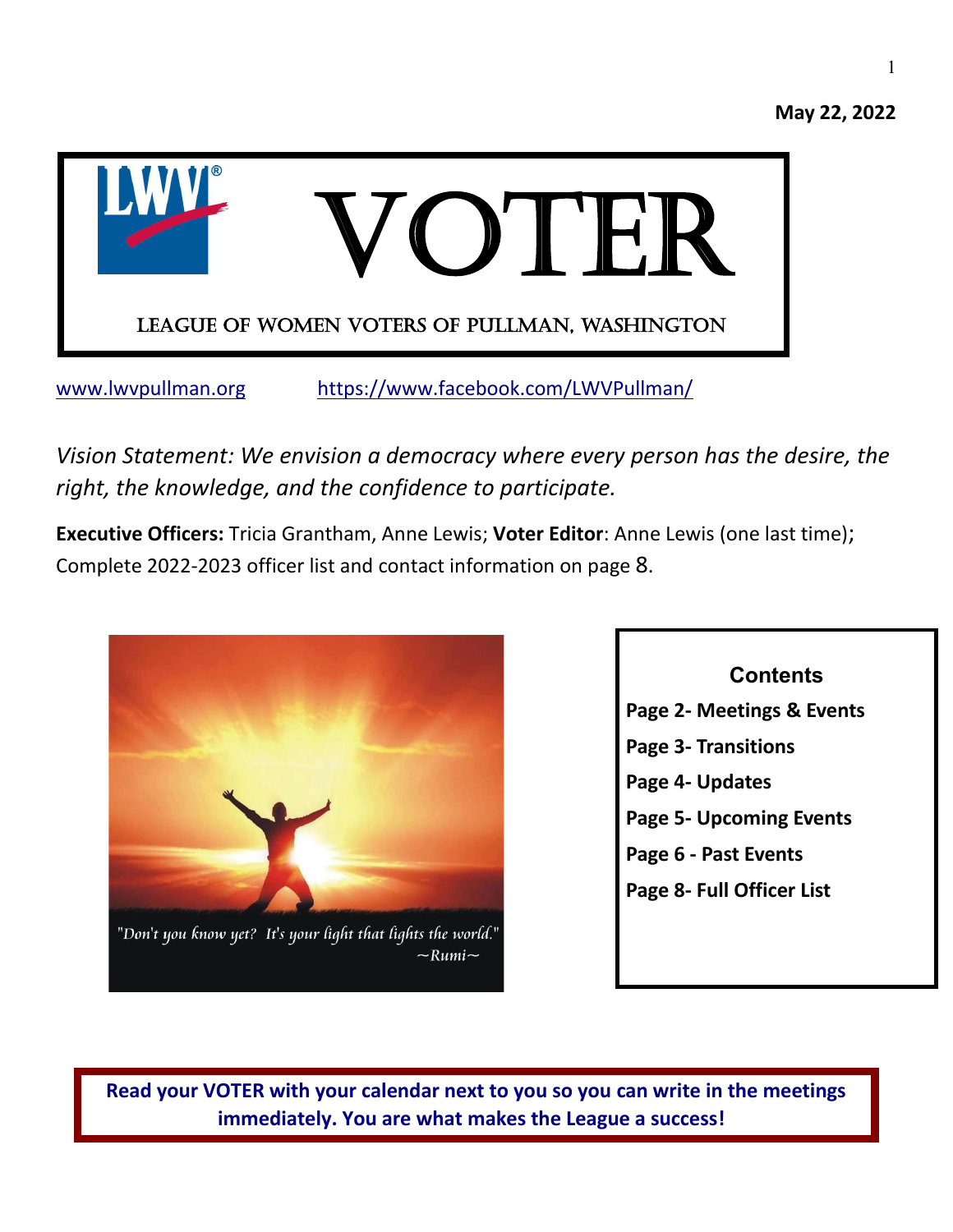*We encourage you to check lwvpullman.org for the latest information regarding meeting location (zoom or in person). The zoom link is available on LWVPullman.org the day before the event.*

### **Board Meetings**

Date: Tuesday, May 31

Time: 11:00 am- 1:00 p.m. over Zoom

Contact: Anne Lewis; [anneglewis2@yahoo.com](mailto:anneglewis2@yahoo.com)

*At this May board meeting we will discuss how many board meetings are necessary and desired over the summer. We will also discuss the possibility, preferred by the Executive Committee, that Board Meetings transition back to in-person. Your opinion and health matter, so speak freely at the meeting or privately with Tricia [\(tricia.grantham@gmail.com\)](mailto:tricia.grantham@gmail.com) or Anne.*



Who doesn't want this?

### **LWVWA Council**

Dates: June 10-June 12

Location: Everett, WA

Attendees: Shelley Jones, Deb Olson, and Bobbie Ryder

### **LWVUS Convention**

Dates: June 23-June 26

Location: Denver, Colorado

Attendees: Shelley Jones, Paul Spencer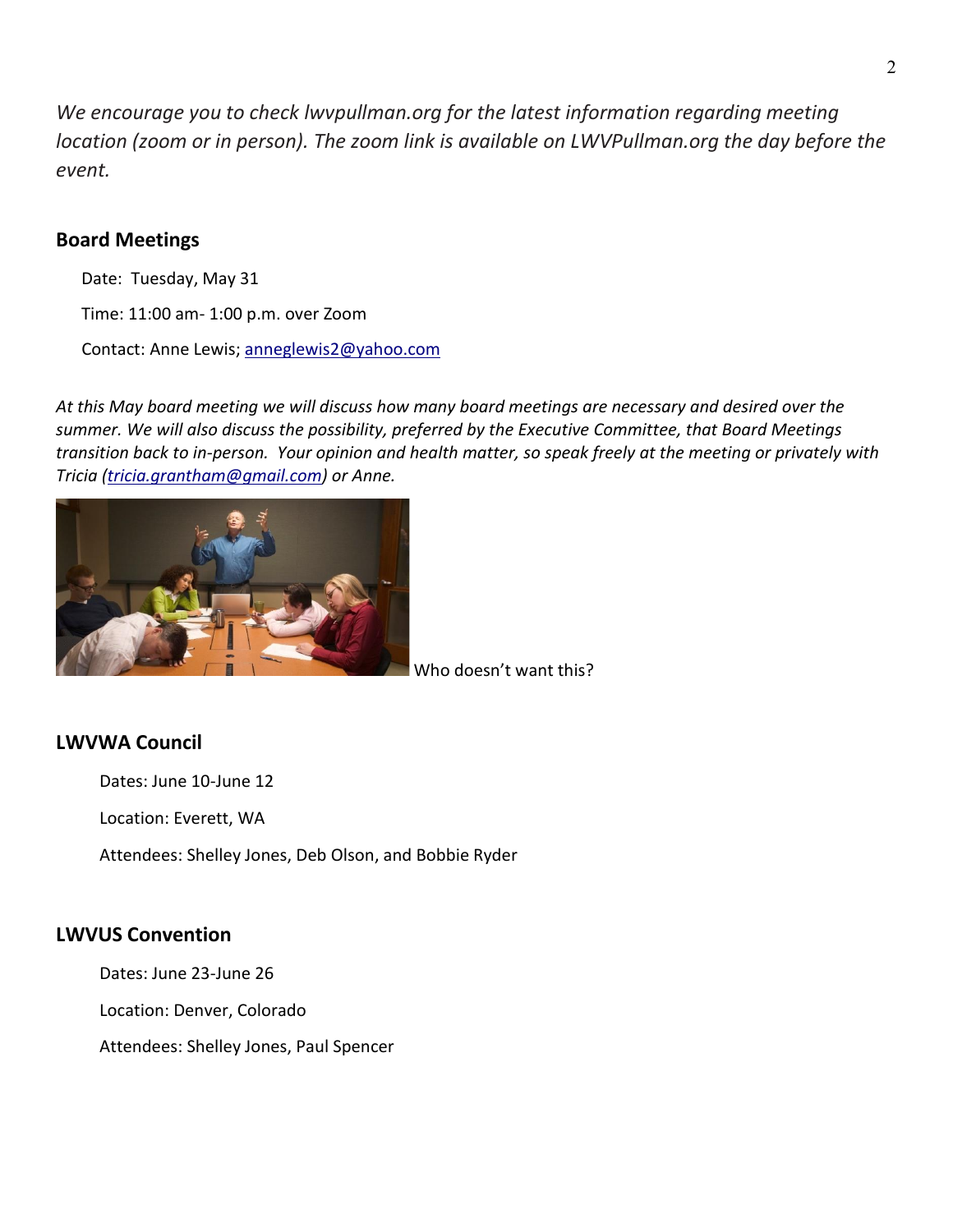### **Summer Planning Meeting**

Date: Thursday, July 21

Time: 10 am- 1 pm



 Topic: Planning for the upcoming year! Enjoying a salad lunch at Mary's beautiful home! Contact: Anne Lewis, Tricia Grantham or Mary Collins

## **Transitions**

### **Board Meetings & Agendas- Anne Lewis**

The goal this year is to send a *Draft* Board Meeting Agenda out the Friday before the Tuesday (4th of the month, unless otherwise scheduled) board meeting. Attendees could then let the host know if there is a discussion item to add. In terms of recipients, I propose sending this *Draft* Agenda to those members who regularly attend meetings, are listed on the Positions list on page 8, or who communicate that they wish to receive the Draft. The *Final Agenda* will be sent out the day before the Board Meeting to ALL League members. If you have questions or comments regarding this plan, please contact Tricia or Anne.

Also, we are considering returning to in person board meetings. The backroom at Neill's Coffee is available for groups such as ours to reserve. Please contact Tricia or me with questions, concerns, preferences, etc.

### **Open Positions**

We are still looking to flesh out our 2022-2023 League team!

#### **\*\*\*\*\*\*The VOTER\*\*\*\*\*\***

Who could resist this opportunity? Make the Voter your own! Use this Voter you are reading as a guide! Use a

template! Go crazy (or sedate)! There is flexibility with this role. You could send out a Voter every other month or every season. Tell members what you are looking for and they send it to you. This is a fun activity, one that Anne is surrendering only because it is the healthy thing to do based on other league, work, and life commitments.

#### **\*\*\*\*\*SECRETARY\*\*\*\*\***

Secretary is also available as Mary Collins would like to transition to the open Executive Officer position. If you come to the majority of the board meetings, please consider this important position. There are two back-up secretaries in Alice Schroeder and Paul Spencer.

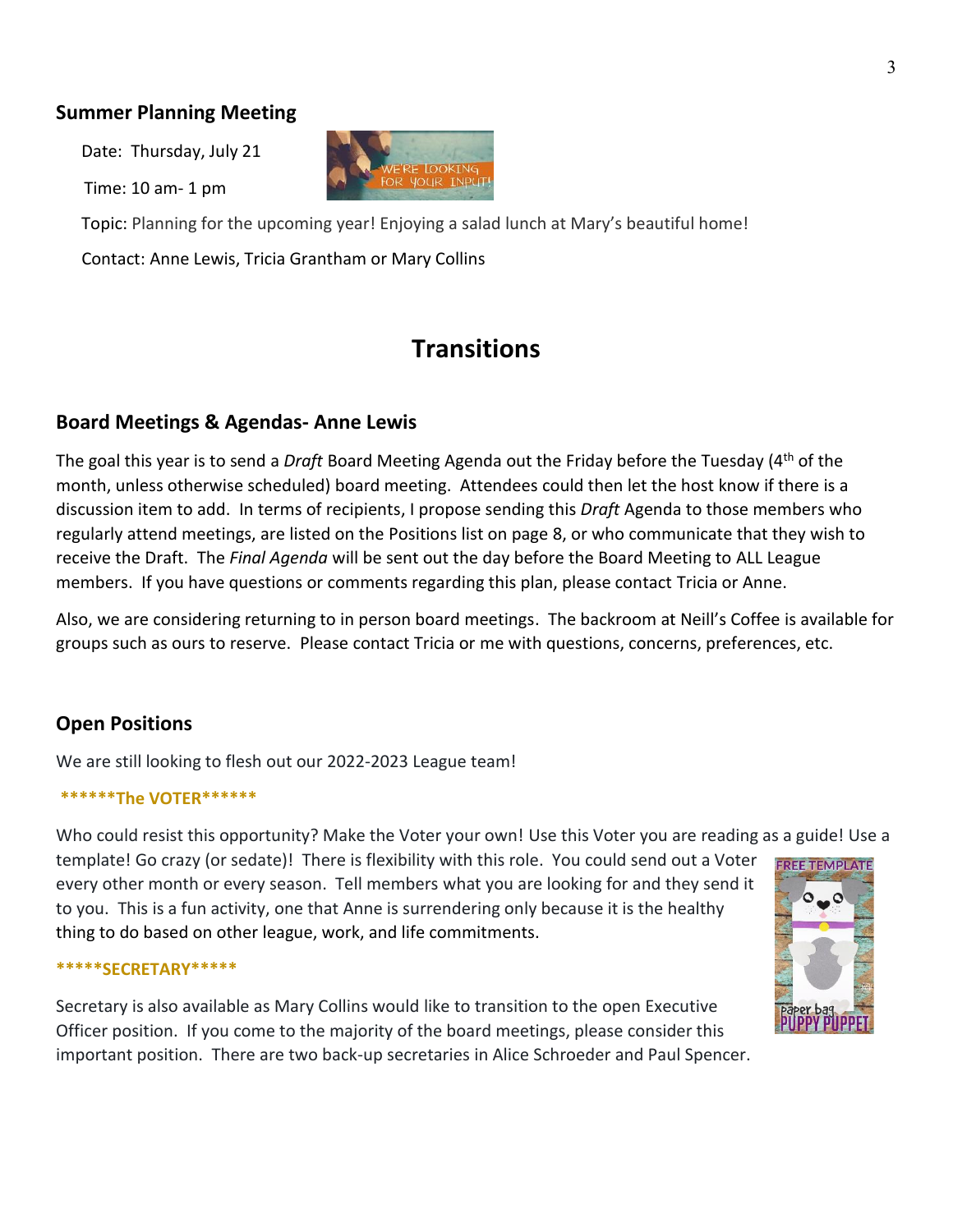# **Updates**

### **Observer Corps- Judy Stone**

The League of Women Voters of Pullman has an invaluable tool in its mission of working for good government – a vigorous and lively Observer Corps. This group forms the eyes and ears of the LWVP Board as members attend councils, boards, and commissions to listen, learn, observe, and report factual information about the proceedings. The League believes that the presence of Observers helps keep government entities attentive to their jobs, with the proper respect for doing the public's business, and promoting transparency and accountability. The Pullman Observer Corps is currently observing seven city and three county agencies with 11 observers and has the following openings available:

**Pullman City Council –** meets every Tuesday at 7 pm; 2 are usually cancelled each month; meetings are hybrid and on YouTube  **Whitman County Commissioners –** meets every Monday, 9am; hybrid meetings eves. **Neill Public Library –** meets 2nd Wed/month; in person **Whitman County Port –** meets 1st and 3rd Thursdays, 10 am

Interested persons can view reports on the league website and contact current observers or Judy Stone at [judy.stone.bandaid@gmail.com](mailto:judy.stone.bandaid@gmail.com)

### **Chairing the State Nominating Committee- Shelley Jones**

It was decided at the LWVWA Convention in 2021 that the LWVWA Board would move to staggered terms. This year's state Nominating Committee was thus responsible for establishing a new process for its work as now it is seeking candidates every year from the membership.

This year, that involved finding candidates for  $1<sup>st</sup>$  Vice President, Treasurer, and 4 directors. The Committee is a collaborative group. We did an outreach program to reach members to not only explain why the LWVWA Nominating Committee will be asking for nominations every year going forward but also to find nominations for the slate at Council.

The outreach program included:

- Articles in the Voter and TMIL
- Attending local league board meetings
- Attending Seattle/King County unit meetings
- Hosting two Meet & Greets via Zoom
- Email outreach

In the end, we had many more candidates than positions. This is great for LWVWA – each candidate was highly skilled with varied experience, skills, and talents.

4

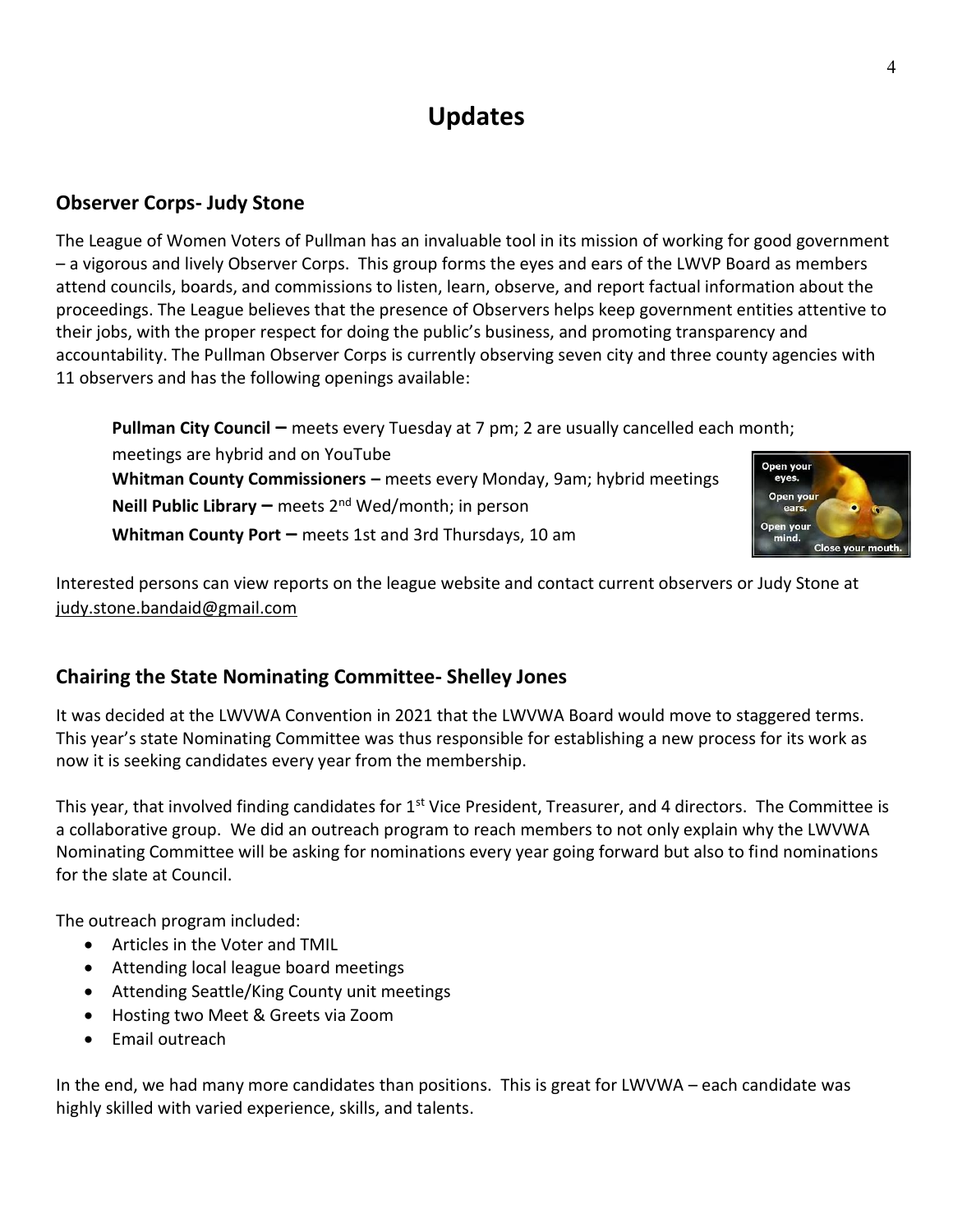

### **State Council- Shelley Jones**

The LWVWA Council is June 10-12 in Everett, Washington. Bobbie Ryder, Deb Olson, and Shelley Jones will be attending. Traditionally, Council is a training and networking event. This year due to a bylaws amendment last year at the 2021 Convention, LWVWA has a small business meeting incorporated into Council in order to have a LWVWA Board election. This also meant we had an opportunity to send 4 delegates to participate. The remaining part of Council will have a traditional focus on training and networking. Items include: learning about the results of the LWVWA Research Project, hearing from our advocacy team, a Voter Service Panel, etc. Guest speakers include: Francis Benjamin, PhD, Nicholas Lovrich, PhD, Jessica Rohloff, LWV US Secretary, and Vickie Lowe, American Indian Health Commission Executive Director.

### **National Convention- Shelley Jones**

The LWVUS Convention is June 23 – 26 in Denver, Colorado. Paul Spencer and I are the delegates for LWV-Pullman. The Convention serves as the business meeting for LWVUS members and an opportunity for some training and networking.

At the LWVUS Convention the bylaws require delegates to vote on a variety of items, including a LWVUS biennial budget, the next LWVUS Board of Directors and Nominating Committee, any bylaw amendments that have been put forth, and the organization's program or focus of work for the next biennium.

Additionally, a variety of networking and training events will occur. Not all of these have been announced but currently these range from information about the items that delegates will be voting on, energizing young voters, civil discourse, etc.

Paul and I look forward to reporting back what we learn!

### **Summer Planning Meeting- Mary Collins & Anne Lewis**

Join us on Thursday July 21st for our 2022-2023 program planning meeting. At this gathering we will discuss ideas and make plans for topics we want to explore in the coming year. We will gather at Mary Collins's house at 1104 Collins Rd. Pullman, WA. Her home is north of Albion. We will begin at 10am and finish with a salad potluck lunch from 12-1pm.

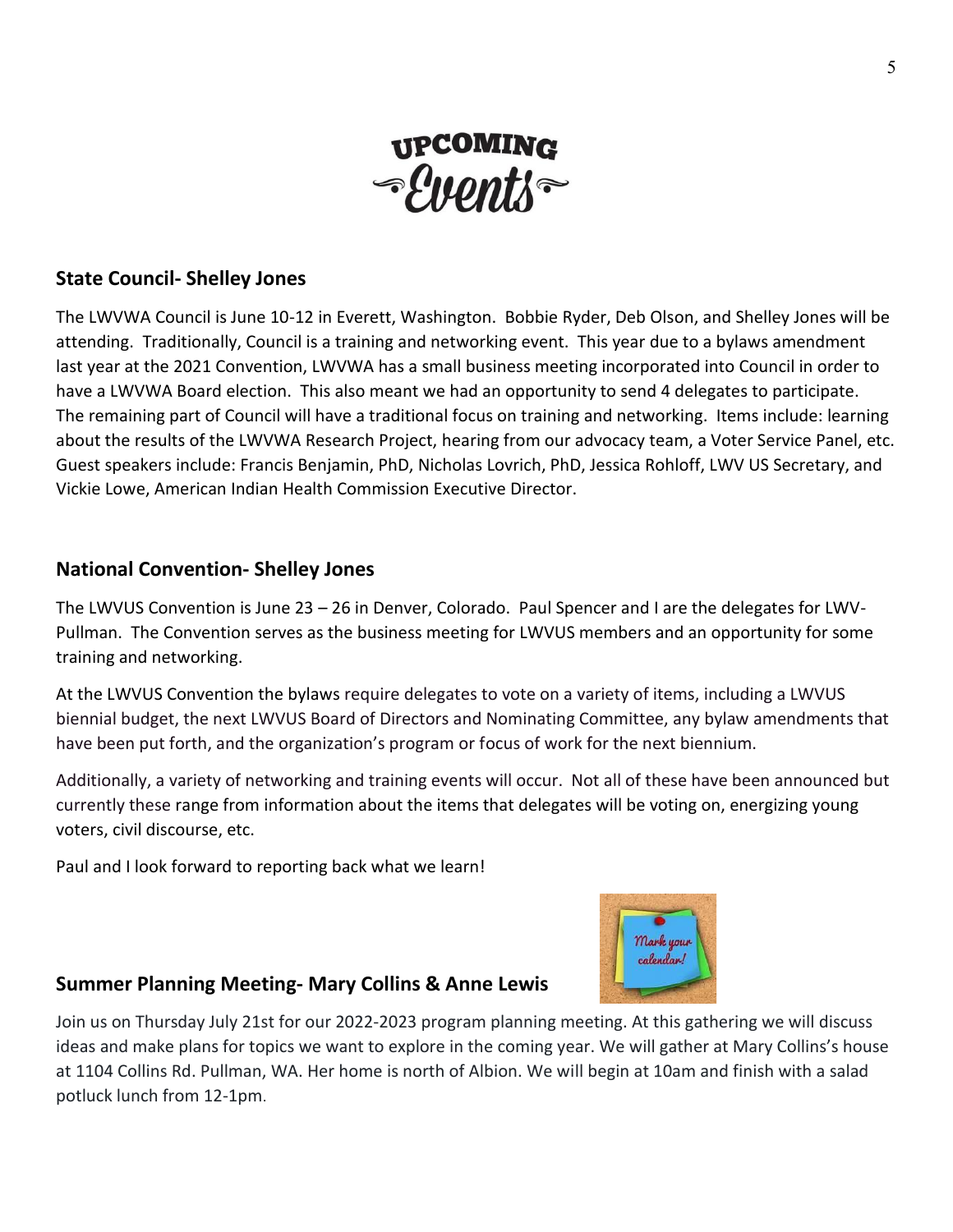

### **Visual Arts Competition- Carolyn Joswig-Jones**

The League of Women Voters of Pullman held a Visual Arts Competition, part of their civics education program, designed to encourage the understanding of and participation in government. The League asked for an original piece of art with the theme of "What Does Democracy Look Like to You?"

The Neill Public and Whitman County Libraries joined in getting the word out and collected submissions. The League also reached out to all the schools in Whitman County and several public service organizations. The participants were required to be within ages 8-18 and must reside in Whitman County. Submissions were grouped by age: elementary (8-11), middle school (12-14), and high school (15-18).

The project launched on President's Day 2022 with submissions due by March 31. The following judges were asked by the LWV of Pullman to evaluate the submitted artwork based on creativity to the theme of Democracy. Cori Daniti and Barney Saneholtz are both local artists. Rosalie Harms is a retired teacher and Ann Saberi is the Collections Manager at the Jordan Schnitzer Museum of Art WSU. The panel of judges chose the winners: four for the elementary age group, one for the middle school age group, and two for the high school age group.

The top seven entries received prizes consisting of \$50 in cash and a copy of the LWVWA civics textbook which were presented to the winners on April 21 at Neill Public Library. The artists spoke about their artwork and what inspired them to participate. They reflected on what the word democracy meant to them. League members, parents, and other library patrons were impressed and encouraged by these future voters.

This was the League's first attempt at this kind of civics education program. Ideas are underway for a robust competition next year. The League hopes for more entries and participation. The ideas are endless.



The artwork and artists are available for viewing on the League website [www.LWVPullman.org,](http://www.lwvpullman.org/) and on Facebook and Instagram.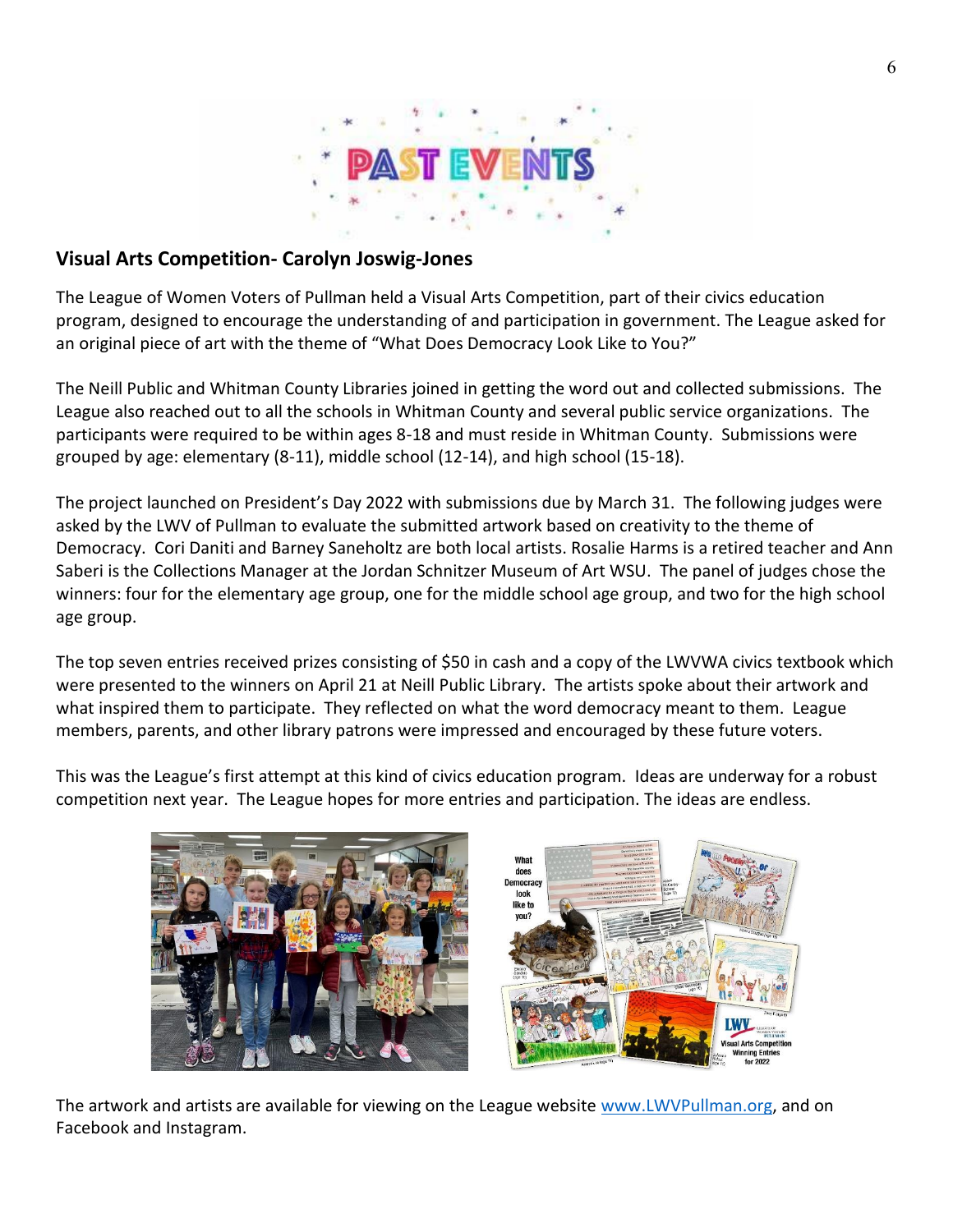### **Palouse Basin Aquifer: Lennis Boyer**

LWV of Pullman was delighted to present a Brownbag highlighting the state of the Palouse Basin Aquifer on April 19th. Robin Nimmer, PhD, senior hydrologist at Alta Science and Engineering, Inc. Moscow, ID and Paul Kimmel from Avista presented data on the state of the aquifer and possible water supply alternatives. They are both members of the Palouse Basin Aquifer Committee (PBAC).

### **Rural Library: Evolving Roles and New Challenges- Alice Schroeder**

The April 7 zoom meeting on this topic was part of the Pullman League's update study on our local libraries. Unfortunately, we were unable to record it. The three speakers gave us much information and were followed by an in-depth question and answer period. Lorena O'English, the Social Sciences and Government Information Librarian at WSU provided background on rural libraries in the US. The majority of US libraries are small and rural. They serve 10% of the population and these rural counties are generally more diverse and poorer than urban counties. Not only do they provide traditional written and recorded resources, but they are also a very important resource for internet access and connecting people in their communities.

Sheri Miller, interim director of the Whitman County Rural Library District and Dan Owens, adult services librarian at Neill Public Library provided an overview of their libraries. Whitman County Libraries consist of 13 branch libraries and the Colfax library. They serve a population of about 15,000 in an area of 2,156 square miles. The libraries are supported by the ability to levy a tax on all property in the district. This makes for reliable, but lower than necessary funding. Volunteers and donations are very important to the library. The library has been very active in helping its patrons gain access to internet services, providing laptop and Wi-Fi hot spot checkouts and many internet resources.

Neill Public Library is supported by city funds. Cities have a broader tax base, letting the library be better funded. Currently it accounts for about 7% of the Pullman City budget. However, this funding has been severely cut when fiscal problems surface. Donations and volunteers are also important, especially when the city must cut the budget. Neill serves about 15,000 people in a small dense area of 10 sq. miles. Since many other entities in the area connect people and internet service is more available, Neill focuses more on providing traditional and internet resources. During COVID both libraries worked to make their resources accessible in new and inventive ways, providing curb side pickup, expanded internet access and resources and new ways to deliver education and fun for families and especially children trying to learn from home. They learned much about being flexible and inventive and will keep trying to be so.